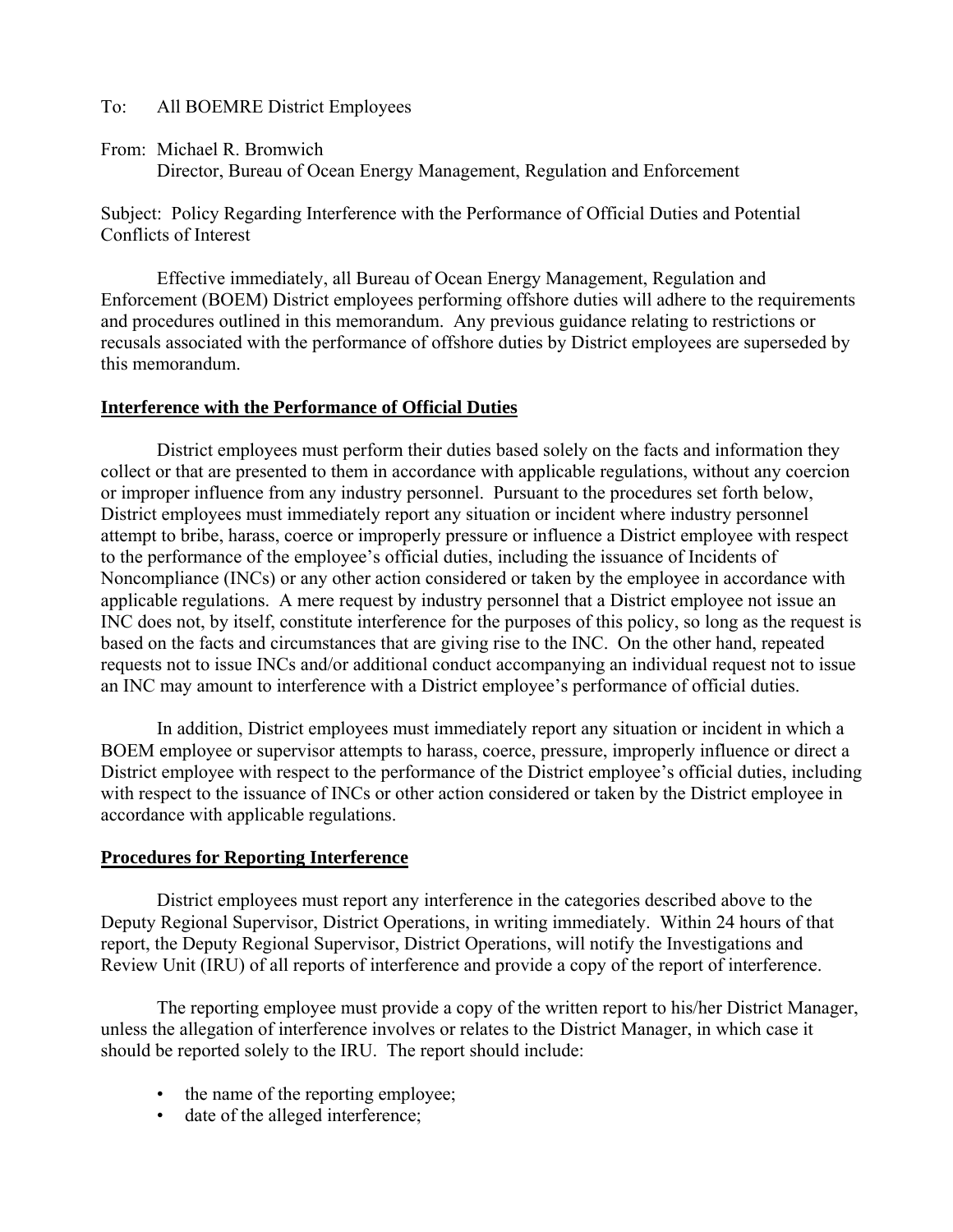- name of the individual who allegedly attempted to interfere;
- name of the relevant company or operator;
- name of the facility/field/rig;
- detailed description of the alleged interference; and
- any additional relevant information.

The relevant Deputy Regional Supervisor will consult with the IRU to determine who will conduct the investigation into allegations of interference with BOEM employees. The IRU will make the final decision on who should investigate. Whether the investigation is conducted by the IRU or the Deputy Regional Supervisor, the responsibility for pursuing disciplinary actions or other adverse employment actions will reside with the Deputy Regional Supervisor, in consultation with the Human Resources Branch. Allegations of interference by BOEM employees not under the Deputy Regional Supervisor's supervision will be referred to the equivalent or appropriate supervisor for investigation.

#### **Conflict of Interest and Recusal**

Every District employee must notify his/her supervisor about, and must request to be recused from, any inspection or other official duty that relates to a designated operator, contract operator, or drilling contractor who employs a member of the district employee's family or personal friend of the District employee, as defined below.

Under this policy, a family member is defined as a person who is a member of the District employee's household, or who is a relative with whom the employee has a close personal relationship. A close personal relationship is defined as a relative who maintains a personal connection and regular social contact with the employee or a member of the employee's household.

Under this policy, a personal friend is defined as an individual who maintains a significant personal connection to the district employee and who maintains regular social contact with the District employee or members of the district employee's family.

District employees must take appropriate steps to avoid even the appearance of a conflict of interest or loss of impartiality with respect to the performance of his or her official duties. District employees shall not participate, without prior approval, in any activity that would appear, to a reasonable person who is knowledgeable of the relevant facts, to present a conflict of interest. A District employee who is concerned that an activity, event, or circumstance might present a conflict of interest, or appearance of a conflict of interest, or raise a question regarding his or her impartiality, shall use the below process to determine whether he or she should or should not participate in the activity.

Merely being acquainted with an individual who is employed on a facility/field/rig does not by itself require a District employee to be recused from official activities that relate to the facility where the individual works. However, a District employee should discuss the specific situation with his or her supervisor and document any concern or situation that may be perceived as a conflict of interest so that a determination can be made regarding whether the District employee should be recused from performing his or her official duties on a particular facility/field/rig.

The following is an example of a situation where recusal is not warranted: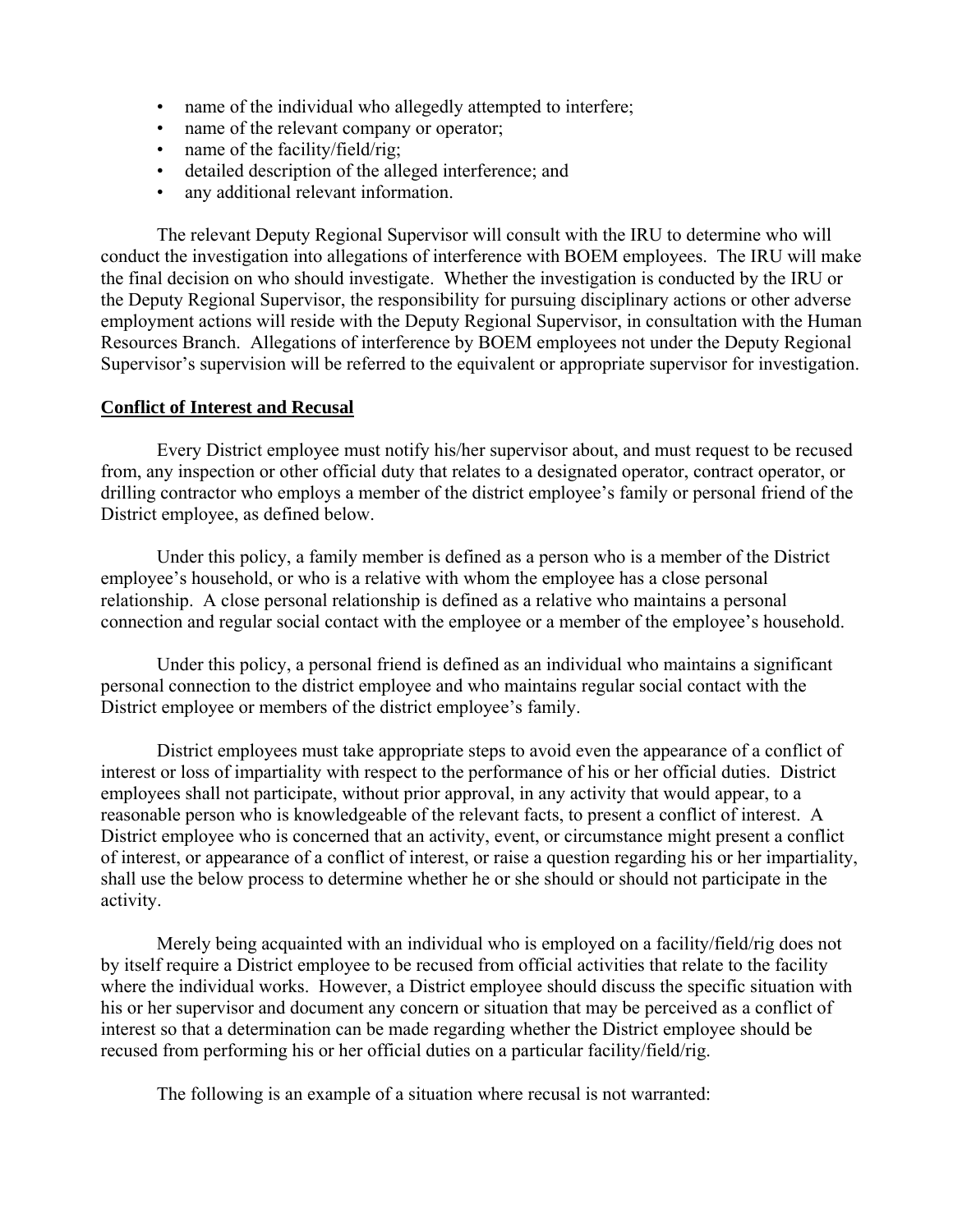The District employee's neighbor is employed by a drilling contractor operating in the district employee's district and the District employee:

- Has limited personal knowledge of the neighbor, despite the close proximity of their homes:
- Has had only general conversations with the neighbor over time and is not someone with whom the employee discusses personal issues; and
- Does not participate in a significant number of social activities with the neighbor.

# **Conflict of Interest/Recusal Procedures**

All recusals must be documented by the employee on the attached Conflict of Interest Report/Recusal Request and submitted through the District employee's immediate supervisor, if appropriate, and the District Manager to the Deputy Regional Supervisor. The District employee must not perform any official duties relating to the applicable facility/field/rig while the processing of the recusal request is pending. The Deputy Regional Supervisor, in consultation with the District Manager, will review the recusal request as promptly as possible and make the determination on the conflict of interest and need for recusal. The Regional Supervisor may also consult with the BOEM Ethics Officer and other BOEM officials as he or she thinks necessary or appropriate. The form must also be used for all situations that were reviewed but did not result in a recusal.

A copy of the Conflict of Interest Report/Recusal Request determination will be provided to the employee and retained in the District Office. The original form should be retained in the office of the Deputy Regional Supervisor.

If, while performing official duties on a facility/field/rig, an employee becomes aware that a family member or personal friend is employed by the operator, the employee will complete the inspection or official duties and promptly notify his or her supervisor upon returning to the office to determine if recusal is appropriate. If the decision is made to recuse the employee, the official activity performed by the recused district employee shall be re-scheduled and performed by a different district employee.

# **Former Employment Restrictions**

District employees are not allowed to perform any official duties that relate to a former employer who is a designated operator, contract operator, or drilling contractor for a period of two years from the date the district employee was last employed by that employer.

# **Current District Employees**

All District employees who perform offshore duties are required to complete the attached Employment History Certification. District employees must certify whether or not they were hired by BOEM (then-MMS) prior to August 16, 2008. If hired by BOEM on or after August 16, 2008, the District employee must provide his or her District Manager with a written description of his or her employment history, from August 16, 2008, to the date of employment with BOEM, for review. The District Manager will determine whether or not the District employee is to be recused from performing official duties relating to the District employee's former employer.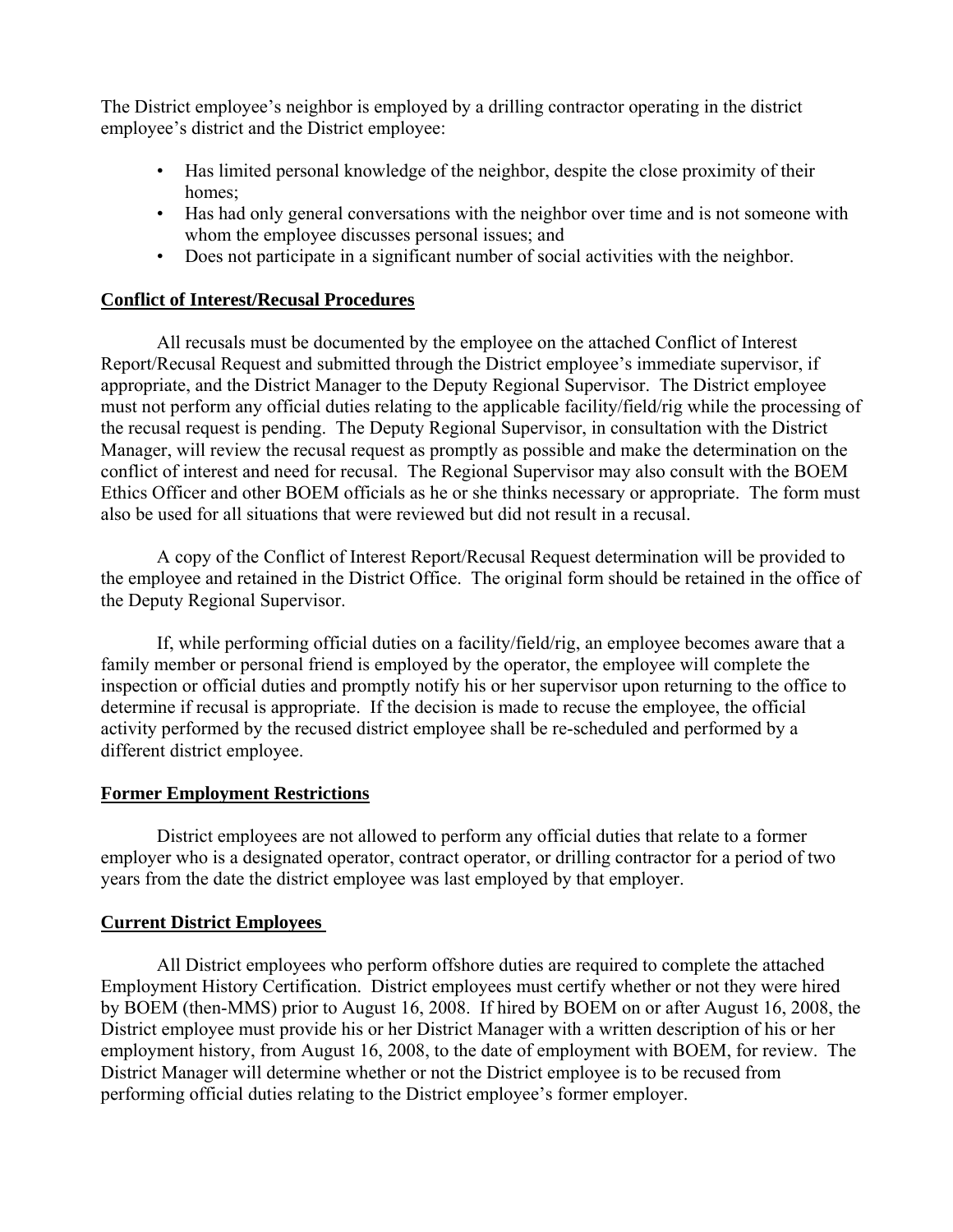District employees must submit the completed Employment History Certification to their District Manager no later than September 15, 2010.

The District Manager will forward the Certifications for employees who certify that they were hired before August 16, 2008, to the Deputy Regional Supervisor.

The Certifications for those employees hired on or after August 16, 2008, will be reviewed by the District Manager to identify any potential conflicts of interest under this policy. The District Manager will recuse district employees from performing official duties for a period of two years from the date the employee was last employed by a designated operator, contract operator, or drilling contractor. Any employee who has worked for a designated operator, contract operator, or drilling contractor on or after August 16, 2008, will be recused by the District Manager from performing any official duties relating to that designated operator, contract operator, or drilling contractor for a two year period. The two year period commences on the date the employee was last employed by the designated operator, contract operator, or drilling contractor. The District Manager will provide the employee and the Supervisory Inspector a copy of the recusal determination and forward the original Certification to the Deputy Regional Supervisor.

#### **Newly Hired District Employees**

The Employment History Certification will be completed by all new district employees as part of the pre-employment package. The Human Resources Staff will forward the completed Certification to the appropriate District Manager to make a determination as to the need for any recusal. The District Manager will review the district employee's employment history to identify any potential conflicts of interest. The District Manager will recuse the employee from performing official duties for a period of two years from the date the employee was last employed by a designated operator, contract operator, or drilling contractor. The District Manager will provide the employee and the Supervisory Inspector a copy of the Certification determination and forward the original form to the Deputy Regional Supervisor.

#### **Other Reporting Procedures**

Allegations of or information about misconduct, ethically impermissible conduct, and unlawful activities shall be reported to the IRU. Anyone with knowledge of or information about fraud, waste, abuse, misconduct, mismanagement, or unlawful activity should call or write the Office of Inspector General's Hotline: http://www.doioig.gov/hotline. District employees also may notify and consult with their supervisor or higher management official regarding any of these issues.

Questions regard the guidance contained in this memorandum should be directed to the relevant Deputy Regional Supervisor.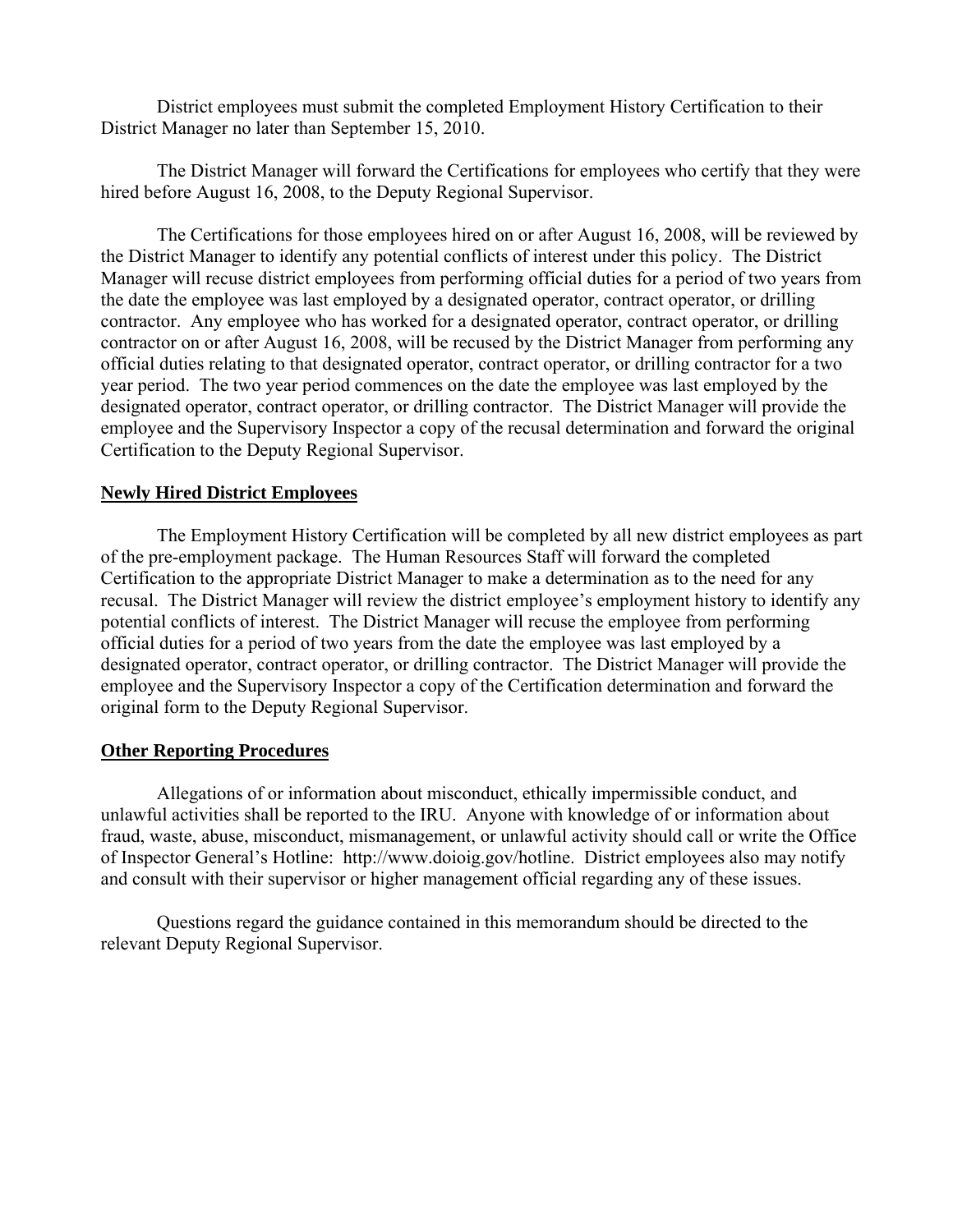### **Conflict of Interest/Recusal Request**

**Purpose:** The Recusal Request must be used by an employee who has been called upon to perform inspections or other official duties in which the designated operator, contract operator, or drilling contractor employs a family member or personal friend of the employee, and from which the employee must therefore be recused. The Recusal Request must also document a situation that was reviewed but did not result in a recusal. The Recusal Request may be used by other BOEM employees who find themselves in situations in which recusal may be appropriate and should be submitted through the employee's supervisory chain to his or her Regional Supervisor.

**Discussion:** The Recusal Request is completed by the employee and submitted through the Supervisory Inspector, if appropriate, and District Manager to the Deputy Regional Supervisor, District Operations. The District Manager in consultation with the Deputy Regional Supervisor will make the final determination on the conflict of interest and recusal. A copy of the Recusal Request determination will be provided to the employee and retained in the District Office. The original Recusal Request will be retained in the office of the Deputy Regional Supervisor.

 $\_$  , and the state of the state of the state of the state of the state of the state of the state of the state of the state of the state of the state of the state of the state of the state of the state of the state of the

 $\_$  , and the state of the state of the state of the state of the state of the state of the state of the state of the state of the state of the state of the state of the state of the state of the state of the state of the

 $\mathcal{L}_\text{max}$ 

 $\mathcal{L}_\text{max}$ 

 $\mathcal{L}_\text{max}$ 

 $\_$  , and the state of the state of the state of the state of the state of the state of the state of the state of the state of the state of the state of the state of the state of the state of the state of the state of the

1. Name of the family member or personal friend:

2. Name of the applicable operator/company and facility/field/rig:

3. Description of the relationship of the family member or personal friend:

4. Other relevant information:

**I hereby request to recuse myself from performing official duties pertaining to the above listed designated operator, contract operator, or drilling contractor due to the employment of a family member or personal friend, as described above.** 

Employee, sign & date

- The employee is recused from performing official duties with the designated operator, contract operator, or drilling contractor as indicated.
- The Recusal Request has been reviewed and the situation does not result in a conflict of interest to the employee. No recusal of official duties is required.

Comments or reasons for determining no conflict of interest exists:

 $\overline{\text{Supervisory Inspector, sign } \& \text{ date, if appropriate}}$  District Manager, sign  $\&$  date

 $\mathcal{L}_\text{max}$  and  $\mathcal{L}_\text{max}$  and  $\mathcal{L}_\text{max}$  and  $\mathcal{L}_\text{max}$  and  $\mathcal{L}_\text{max}$ Deputy Regional Supervisor, District Operations, sign & date